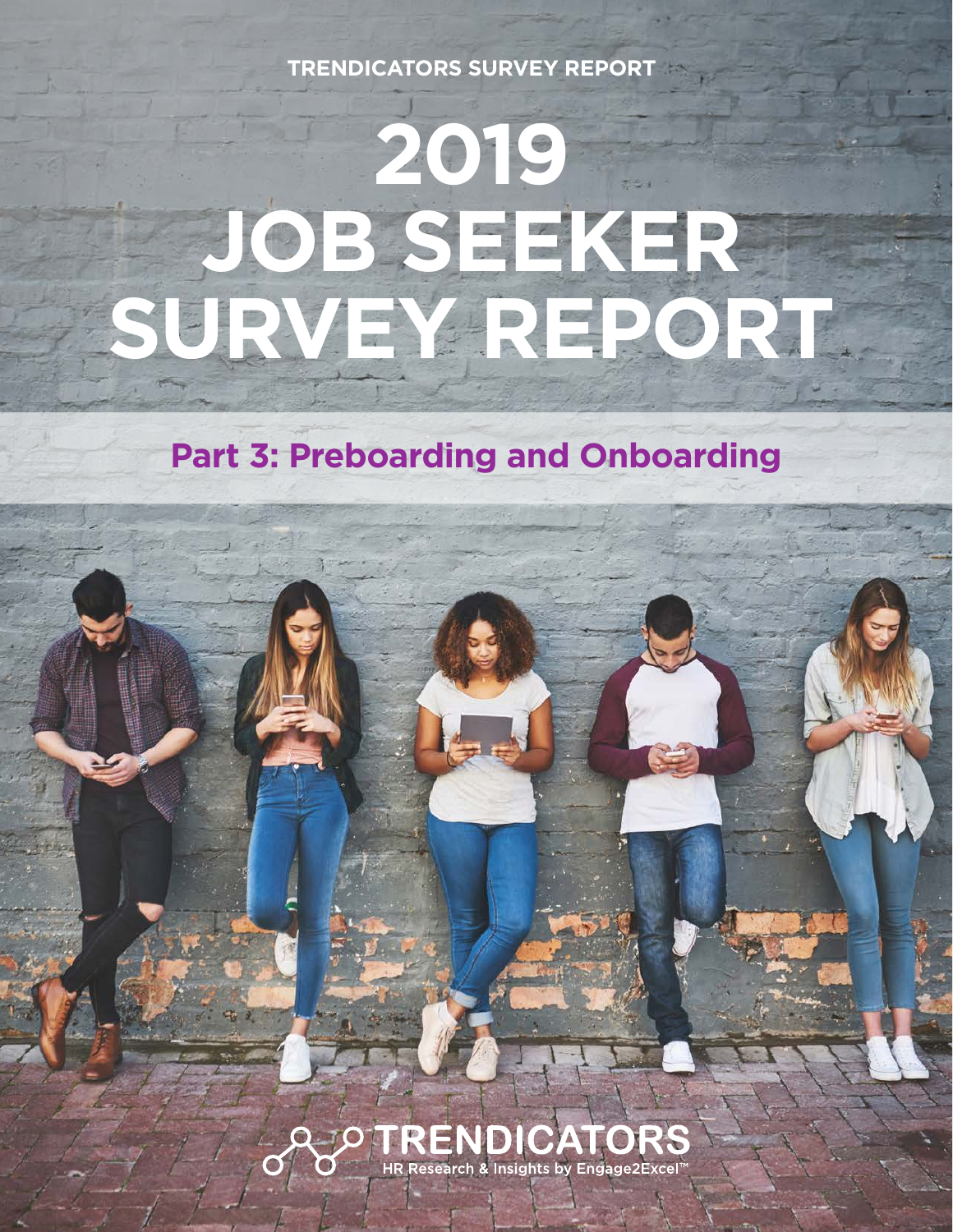## INTRODUCTION

Surveys provide an important opportunity to benchmark internal policies and practices against the perceptions and expectations of a large, statistically representative group. In Part 1 of the 2019 Job Seeker Survey Report, we explored the role of recognition in the recruiting process. In Part 2, we examined candidate perceptions of the recruiting process. Here, in our final edition, we report on candidate perceptions of preboarding and onboarding processes.

As the results on the following pages demonstrate, the quality of preboarding and onboarding programs can have a profound impact on whether a new employee intends to stay with a company. Our survey respondents also provide highly actionable insights into what employers can do to improve the quality of the overall onboarding experience. And last, but certainly not least, our survey results underscore the importance of having a formalized onboarding program that gets every employee's career journey with your company off to the right start.

The results published in this report are based on a survey of 1,500 individuals, from all major industry sectors and demographic groups, including 802 active job seekers, 574 passive job seekers and 124 non-job seekers.

Trendicators is the research division of Engage2Excel, a leading provider of employee recognition, engagement survey and talent acquisition solutions. Trendicators provides original research, along with reports on insights and best practices from industry leaders and experts.

#### Survey Demographics

**Number of Respondents:** 1,500 **Countries Represented:** United States **Industries Represented:** All major industries **Respondent Demographics:** U.S. workers in all job types with proportionate representation of gender, age group and racial/ethnic origin **Margin of Error:** 95% confidence level +/- 1.5%

#### Important or very important aspects of the onboarding experience:

Being recognized or praised **Interaction with employees** 

*Percentage of respondents who said this was either important or very important.*

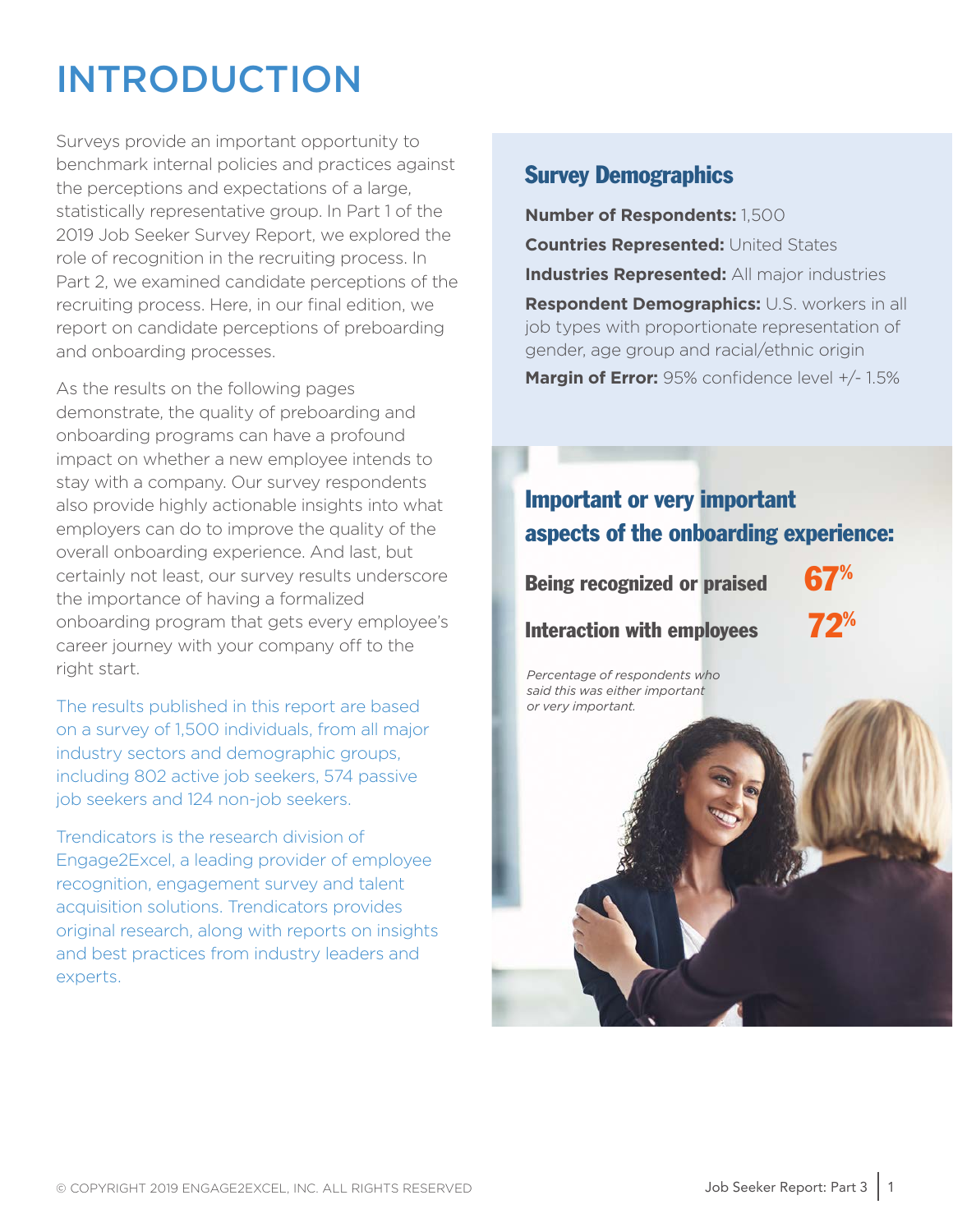## Preboarding & Onboarding Expectations

The impact of the onboarding experience cannot be underestimated. Half of our survey respondents indicated that a poor experience on the first day of onboarding would affect their decision to stay with the company for more than a month. More than half said that the total onboarding experience would affect their decision to stay for more than a year.

When we asked respondents what activities they expected to occur during onboarding, the highest ranking responses covered the obvious topics. However, it is interesting to note that spending time with their manager and reviewing an onboarding plan were among the top seven responses.

**Survey Takeaways:** Carefully plan, organize and execute each employee's onboarding experience to avoid creating a negative first impression.



Percentage who said that a poor onboarding experience would cause them to immediately<br>start looking for another job



#### How onboarding affects intent to stay:

- My first day onboarding experience will affect my decision to stay more than a month 50%
- $\overline{56}^{\%}$  My total onboarding experience<br>will affect my decision to stay will affect my decision to stay more than a year

What are the most important onboarding activities on your first day of the job?

| <b>Completing paperwork</b>   | <b>89%</b> |
|-------------------------------|------------|
| <b>Company orientation</b>    | 87%        |
| <b>Review of benefits</b>     | 83%        |
| <b>Job training</b>           | 81%        |
| <b>Tour of facilities</b>     | 81%        |
| <b>Time with manager</b>      | 78%        |
| <b>Review onboarding plan</b> | 71%        |

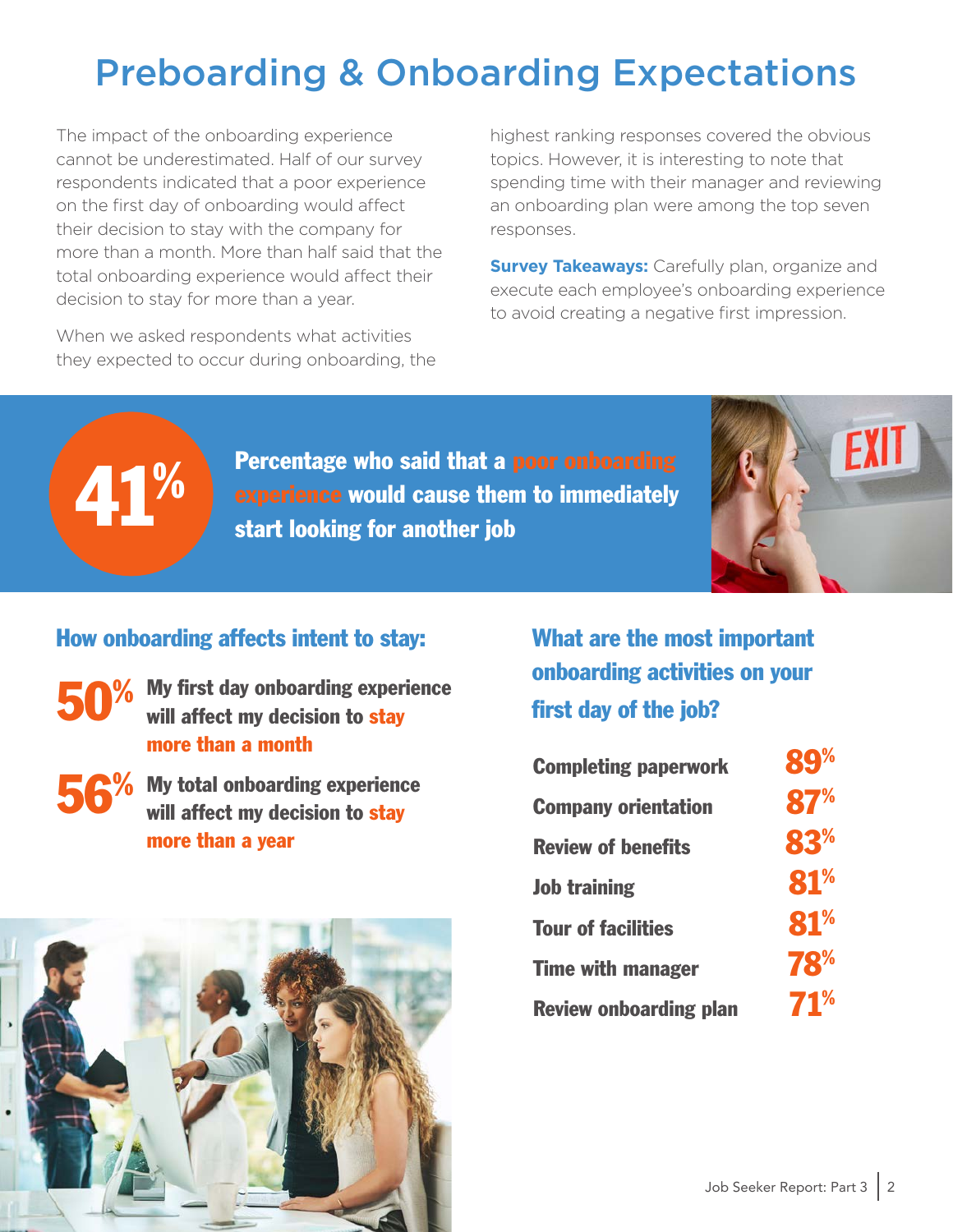## The Onboarding Process

Onboarding is important because it directly impacts retention. However, it is a far from perfect process. According to a survey by Aberdeen, only 32% of companies have a formalized onboarding process. When we asked candidates how long they expected the onboarding process to take, only 8% said more than a month. When Career Builder asked the same question of HR professionals, 49% indicated that their onboarding process takes from one to three months or longer. What matters most to employees? Our survey respondents said that being recognized for positive behaviors and interacting with employees is important before, during and after onboarding.

**Survey Takeaways: Formalize onboarding** programs if you haven't already and make sure to build in opportunities for recognition and employee interaction. In addition, set expectations about how long an onboarding program will last and what's included.

How long would you expect the onboarding process to take?



Up to two weeks  $61^{\%}$ Up to a month  $21^{\%}$ More than a month



positive behaviors

How important are recognition and employee interaction during Being recognized for **the each hiring phase?** 



Interaction with employees

| 60% | <b>Pre-offer</b>                   | 45%        |
|-----|------------------------------------|------------|
| 61% | <b>Post offer (before day one)</b> | <b>49%</b> |
| 67% | <b>During onboarding</b>           | 72%        |
| 73% | <b>After onboarding</b>            | 76%        |

*Percentages indicate those who said this was either important or very important.*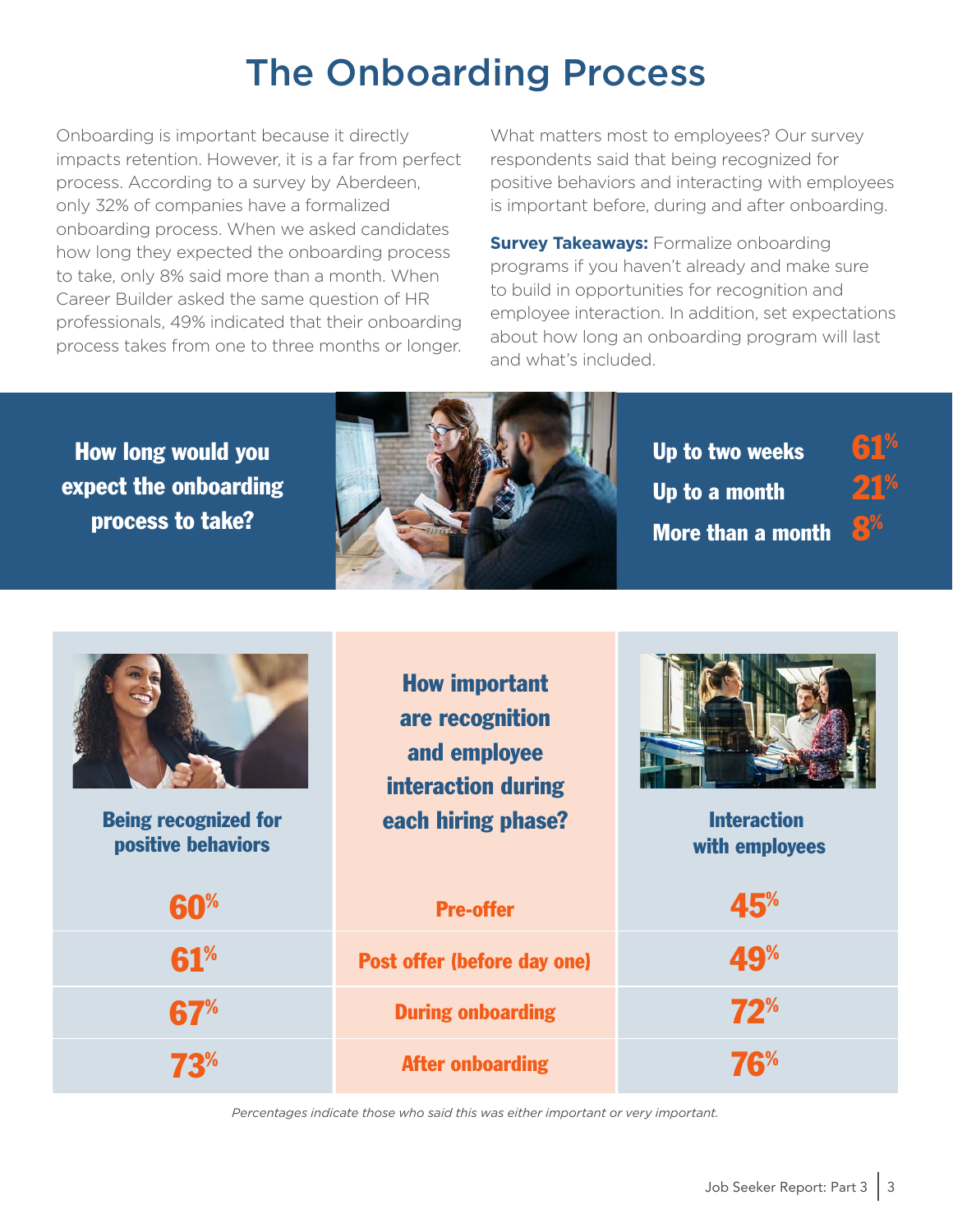# Welcome Gifts: Unexpected, but influential

As reported in Part 1 of this series, 46% of survey respondents said they would consider other offers if they didn't hear from someone at the hiring company between time of offer acceptance and their first day on the job. To build stronger relationships before day one, some companies are being creative by presenting a welcome gift at the time of the job offer. While more than threequarters of respondents said they didn't expect

a welcome gift, more than a third indicated that it would influence their decision to accept a job offer.

**Survey Takeaways:** Show your appreciation for a new recruit by celebrating their offer acceptance with a welcome gift branded with your company logo. It's a great way to make new employees feel like they belong even before their first day.



UNEXPECTED: More than three-quarters said they did not expect a welcome gift at the time of the job offer

77%

#### BUT INFLUENTIAL:

More than a third said that a welcome gift at the time of job offer would influence their decision to accept the offer.



#### As part of the onboarding experience, when would you expect a welcome gift to arrive?

Between offer acceptance 35<sup>%</sup> and the start date

First day on the job 24<sup>%</sup>



Shortly after my first day  $13<sup>%</sup>$ </sup>

After completing onboarding  $^{28\%}$ 

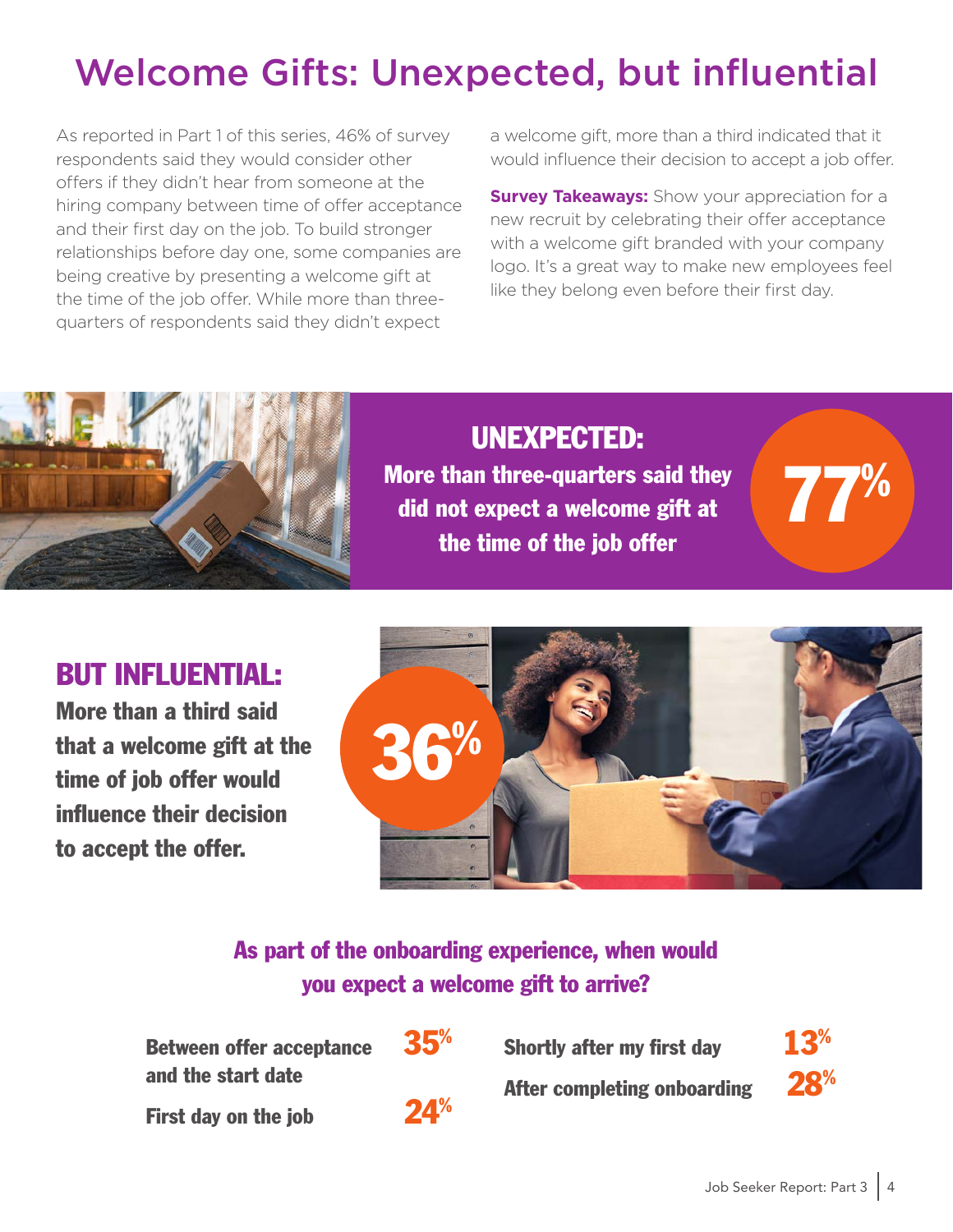## Best and Worst Onboarding Experiences

Each of our 1,500 survey respondents provides insights on their best and worst onboarding experiences. Some were much more concise than others. The answers shown below for the best onboarding experiences reflect a common theme. When the onboarding process is well organized and includes interaction with the manager and coworkers, it is well received. The

worst experiences varied widely, with many commenting on inadequate time or unpleasant interactions as underlying causes for the negative experience.

**Survey Takeaways:** Get every employee journey off to the right start with a well organized and engaging onboarding program.

MY WORST

Onboarding Experience

MY BEST Onboarding Experience

The following are representative anecdotes from survey respondents:

"The company had everyone in a group meeting to get to know each other before we took a facility tour. We got to see the senior managers right away and many of the other employees greeted us during our tour. Very friendly atmosphere."

"I was taken on a tour and introduced to everyone. Then I was taken to lunch by my two supervisors and we had a very down-to-earth, friendly conversation. They told me how much they appreciated having me. The hiring manager had a bowl of candy on my desk before I started as a welcoming gift."

"When I showed up at the office, someone was there to meet me. I was on onboarded by HR, then met by my manager who showed me to my desk where my new computer and phone were waiting. We went to lunch so I could meet everyone. I was given a tour and then they had information waiting for me to review."

"A previous position I was interviewed and hired for did not include proper training or help in adjusting to the facility. As a result, I only worked there for one month and quit when I interviewed for another job."

"My worst experience was at a retail store at a shopping mall. The first 30 minutes seemed professional, but then you realize—while watching other current employees interact and the lack of interest in the hiring manager presenting the onboarding—that the whole process is a load of garbage that no one follows."

"Being called on the spot in front of a room of about 25 people and having to introduce myself and feeling forced into a personal discussion with a large group of people I did not know—all of this made me extremely uncomfortable."